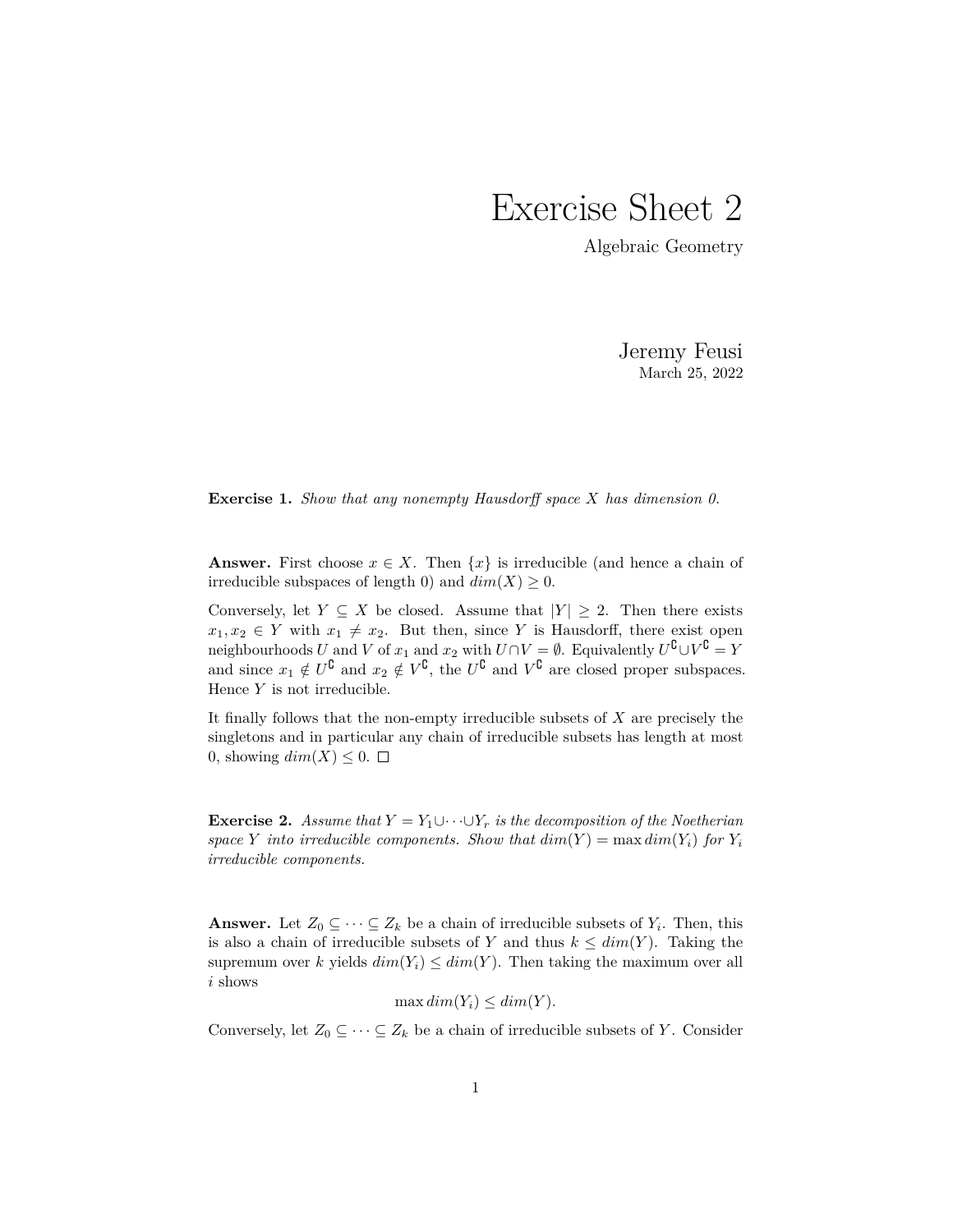*i* ∈ {1, ..., *r*} such that  $Z_k \cap Y_i \neq \emptyset$ . Assume that  $Z_k \nsubseteq Y_i$ . Then notice that:

$$
Z_k = (Z_k \cap Y_i) \cup \left( Z_k \cap \bigcup_{i \neq j} Y_j \right).
$$

Since the  $Y_i$  are closed, this is a decomposition of  $Z_k$  into two proper closed subsets of  $Z_k$  contradicting its irreducibility. Therefore indeed  $Z_k \subseteq Y_i$  and  $k \le dim(Y_i)$ . Taking the maximum over the *i* and the supremum over *k* then shows the converse inequality:

$$
\max dim(Y_i) \ge dim(Y).
$$

 $\Box$ 

**Exercise 3.** Let  $\psi$  :  $\mathbb{A}_k^2 \to \mathbb{A}_k^2$  be the map  $\psi(x, y) = (x, xy)$ . Determine the *ideals*  $\psi^* \mathfrak{m}_{(a,b)}$  *and the fibres*  $\psi^{-1}(a,b)$  *for all points*  $(a,b) \in \mathbb{A}_k^2$ .

**Answer.** We have:

$$
\psi^* \mathfrak{m}_{(a,b)} = \psi^* ((x - a, y - b))
$$
  
= (\psi^\* (x - a), \psi^\* (y - b))  
= (x - a, xy - b).

Moreover, by case analysis:

$$
\psi^{-1}(a, b) = \begin{cases} \{(a, b/a)\} & a \neq 0 \\ \{0\} \times \mathbb{A} & a = b = 0 \\ \emptyset & a = 0, b \neq 0. \end{cases}
$$

**Exercise 4.** *Let X be a topological space. Show that the inclusion functor*  $Shv(X) \rightarrow PreShv(X)$  *has a left adjoint.* 

**Answer.** Denote by  $I : Shv(X) \rightarrow Preshv(X)$  the inclusion functor. We must construct a functor  $J : PreShv(X) \to Shv(X)$  such that for any  $A \in$ *PreShv*(*X*), there exists a map  $\epsilon_A : A \to I(J(A))$  satisfying the following universal property:

For any map of presheaves  $\phi: A \to I(B)$ , there exists a unique map of sheaves  $\psi: J(A) \to B$  such that the following diagram commutes: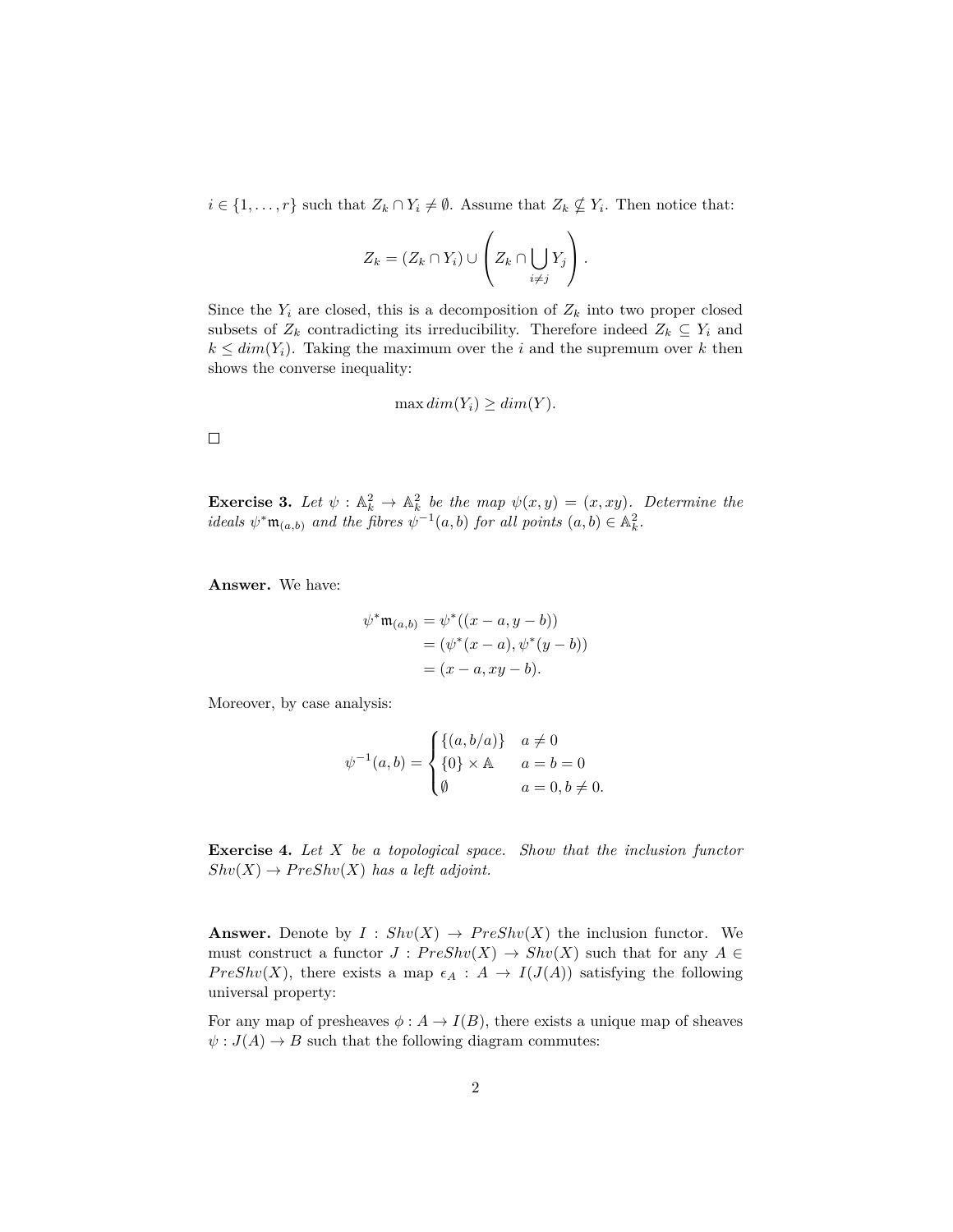

(see the definition of left/right adjoints via universal morphisms). Intuitively,  $J(A)$  is the sheaf we get from *A* by changing *A* the least amount possible.

We construct  $J(A)$  as follows: Observe that the only two additional properties we must ensure are locality and gluing. Hence a good guess would be two "add in" the missing glued morphisms and then quotient by an adequate equivalence relation. Therefore we define

$$
K(A)(U) := \left\{ \{ (f_i, U_i) \}_{i \in I} \middle| \begin{array}{l} U_i \subseteq X \text{ open}, \bigcup_{i \in I} U_i = U \\ \vdots \\ f_i \in A(U_i) \text{ s.t. } f_i|_{U_i \cap U_j} = f_j|_{U_i \cap U_j} \forall i, j \in I \end{array} \right\}.
$$

Now, set

$$
J(A)(U) := K(A)(U)/\sim
$$

where  $\sim$  captures locality:  $\{(f_i, U_i)\}\sim \{(g_j, V_j)\}\$ if and only if there exist  $W_k \subseteq X$  open with  $U = \bigcup_k W_k$  and for all *i*, *j* and *k*:

$$
f_i|_{U_i \cap V_j \cap W_k} = g_j|_{U_i \cap V_j \cap W_k}.
$$

First, we must show that this is indeed a sheaf. To this end, observe that the restriction defined by:

$$
[\{(f_i, U_i)\}_{i \in I}]|_V = [\{(f_i|_{U_i \cap V}, U_i \cap V)\}_{i \in I}]
$$

is well-defined and turns  $J(A)$  into a presheaf. Moreover, locality is immediate from the definition of  $\sim$ .

Moreover, if  $U \subseteq X$  is open,  $U = \bigcup_{i \in I} U_i$  and  $[\{(f_{i,j}, U_{i,j})\}_{j \in J_i}] \in J(A)(U_i)$ such that their restrictions agree on intersections, then:

$$
[\{(f_{i,j}, U_{i,j})\}_{i \in I, j \in J_i}]
$$

is an element of  $J(A)(U)$  which restricts to the respective elements of  $J(A)(U_i)$ . Hence the gluing property holds and we have indeed constructed a sheaf.

Now, for the universal property, we first construct  $\epsilon_A$  via

$$
\epsilon_A(f) = [\{(f, U)\}]
$$

for all  $f \in A(U)$ . Let *B* be an arbitrary sheaf and  $\phi : A \to I(B)$  be a map of presheaves. Construct  $\psi : J(A) \to B$  by defining  $\psi([\{(f_i, U_i)\}_{i \in I}]) = g$  if and only if

$$
g|_{\phi^{-1}(U_i)} = \phi(f_i|_{U_i})
$$